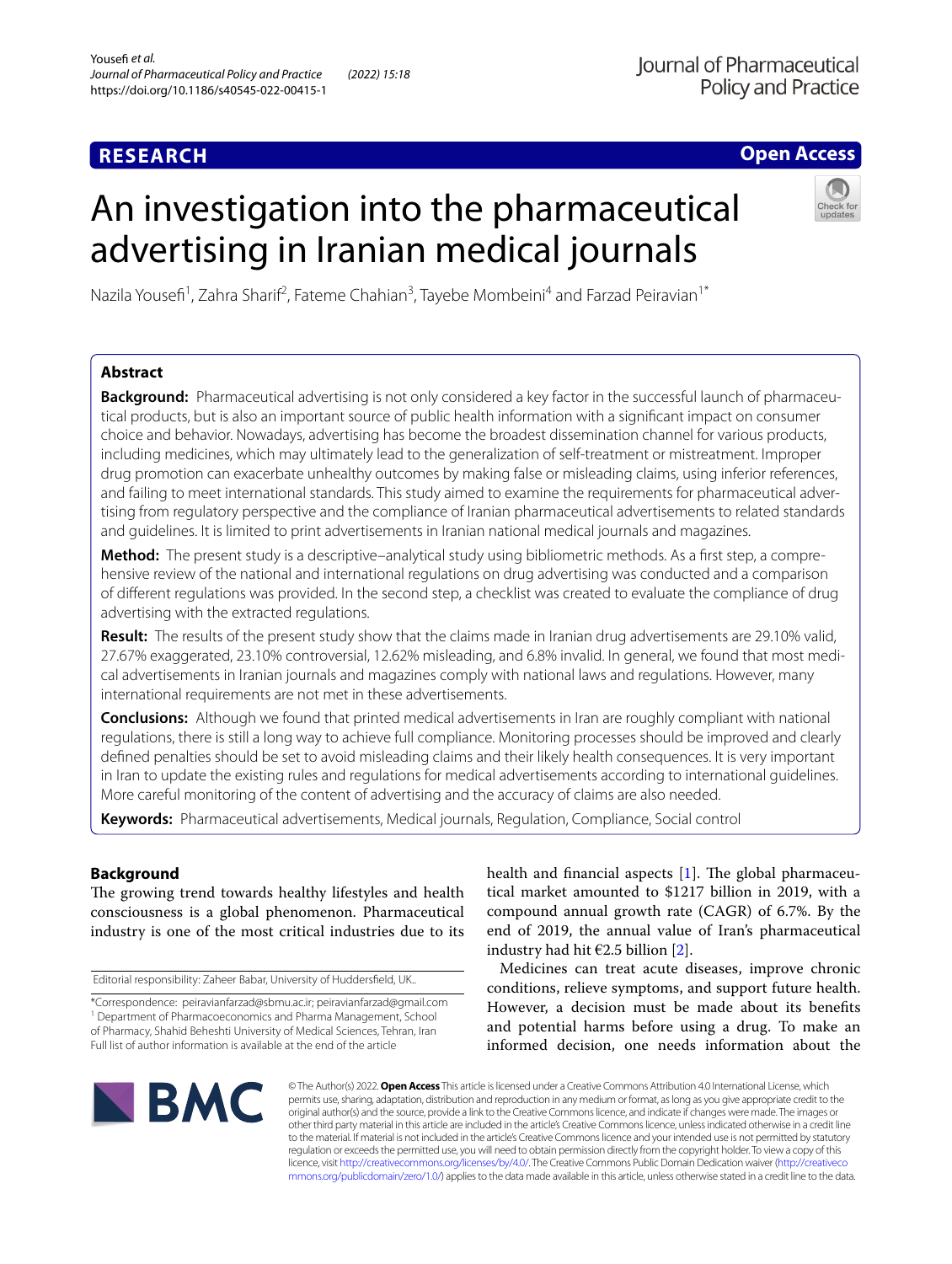goals of the treatment, how it works, how it should be used, the potential benefts and harms, and a comparison of the drug to other available treatments or other products  $[3]$  $[3]$ .

Investment in pharmaceuticals has recently increased and now accounts for the largest share of healthcare budgets [[4\]](#page-9-3). Part of the increase in drug costs is certainly due to the growing number of efective drugs. However, there is concern that rising costs are often the result of increased advertising of drugs that do not necessarily provide more effective or efficient treatment  $[5]$  $[5]$  $[5]$ .

Pharmaceutical advertising is not only recognized as a key factor in the successful launch of pharmaceutical products, but is also an important source of public health information with a signifcant impact on consumer choice and behavior [[6\]](#page-9-5).

Today, major pharmaceutical companies cannot succeed without advertising. Considering the fundamental changes in society due to a large amount of information received, the lack of geographical boundaries in advertising, and the easy access to the Internet and social networks, advertising has become the broadest dissemination channel for various products, including medicines, which may ultimately lead to the generalization of self-treatment or mistreatment. According to the World Health Organization (WHO), the number of deaths resulting from improper and unauthorized administration of medicines is the ffth leading cause of death worldwide [\[7](#page-9-6), [8\]](#page-9-7). Improper drug promotion can exacerbate this unhealthy outcome by making false or misleading claims, using inferior references, and failing to adhere to international standards [[9\]](#page-9-8).

Drug promotion can be directed to patients or the community of physicians and healthcare providers. Proponents of direct-to-patient prescribing claim that advertising informs consumers about possible illnesses and potential treatments and encourages people to see a doctor. They believe the information provided this way strengthens the doctor–patient relationship and infuences their doctors' decisions. On the other hand, opponents point to safety concerns, rising costs, disruption of doctor–patient communication, and substance abuse  $[10]$  $[10]$ . This type of advertising is banned in most countries. The United States and New Zealand are the only two countries where advertising prescription drugs directly to patients is legal.

In one study, Lizuka and Jane examined the impact of direct-to-consumer advertising. Regarding the impact of direct-to-consumer advertising on physicians' selection of antihistamines, they found that it had little efect [[11\]](#page-9-10). Stremersch cites the lack of research on direct-toconsumer advertising, patient inquiries, and patient–supplier relationships. Direct-to-consumer advertising does not directly afect physicians' prescriptions but directly impacts patients' requests [[12\]](#page-9-11).

Maine et al. studied drug advertising and its infltration in the United States. The goal of the Division of Drug Advertising is to determine whether consumers are provided with truthful information and rational reasons regarding health problems, treatment options, and advances in medical science. Their study compared direct-to-consumer advertising (DTC) for prescription drugs and over-the-counter (OTC) drugs and dietary supplements using content analysis. The results showed that direct-to-consumer advertising is not only based on logical prompts, but also uses more positive and negative emotional experiences than over-the-counter drugs or dietary supplements [\[13](#page-9-12)].

Meanwhile, there is also criticism of over-the-counter drug advertising. OTC medicines can be obtained at a pharmacy or grocery store for the symptoms of cold, severe pain, and other simple illnesses. Public health organizations have fagged up the widespread abuse of over-the-counter medications because it can lead to the same serious side efects and health problems as the use of illegal drugs [\[14,](#page-9-13) [15](#page-9-14)]

The Food and Drug Administration (FDA) has regulated advertising since 1962 to ensure that it is not misleading.

One of the most important ways to protect consumer health is to regulate the advertising and marketing of pharmaceutical and healthcare products and to promote professional ethics in the trade of these products. Ethical and legal liability can protect consumers' corporeal and spiritual interests and help the profession maintain the market [\[16](#page-9-15)].

Peek et al. examined pharmaceutical DTC and OTC advertising in Korea, Japan, Hong Kong, Australia, and the United States in terms of current and future developments. Their study aimed to overview the regulations, studies, and practices of drug advertising in these countries. They concluded that the similarities toward DTC and OTC advertising regulation among these nations outweigh the diferences. However, DTC advertising is just allowed in the United Sates and New Zealand. It is banned in other countries [[17\]](#page-9-16).

Vlassov et al. investigated whether drug advertisements in Russian medical journals provided the necessary information for a safe prescription. All advertisements published in all sections of selected journals were reviewed in 1998. Almost all of them had withheld the basic information needed for a proper prescription, leading to misunderstandings [[18\]](#page-9-17).

The study by Valanova et al. shows that due to the growing movement of evidence-based medicine in physicians' prescribing behavior, the pharmaceutical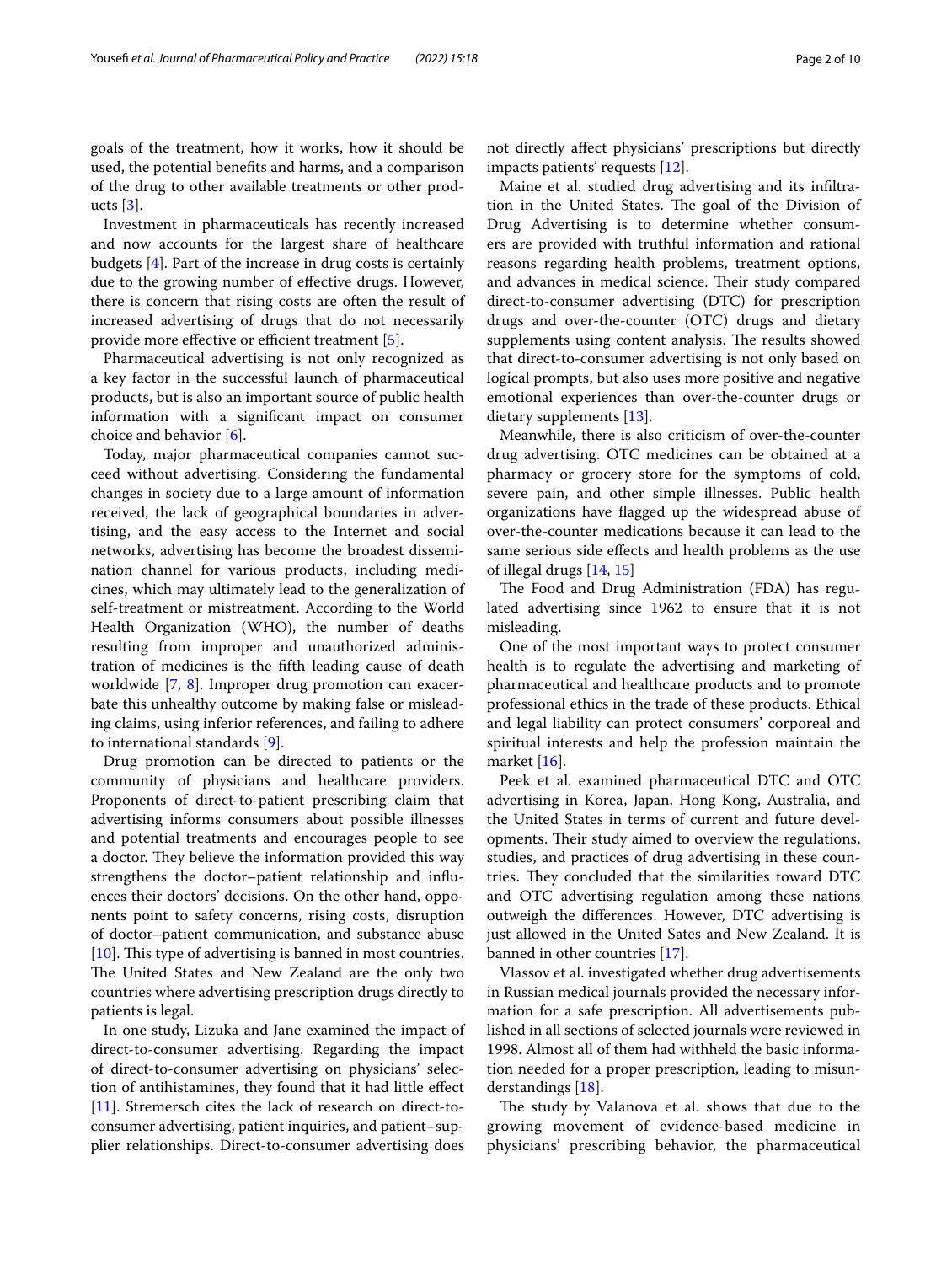industry has established links between bibliographic references and clinical trials for prescription drugs. Another study conducted in Spanish medical journals shows that all advertisements for antihypertensive and lipid-lowering drugs published in six Spanish medical journals contained at least one bibliographic reference. However, the conclusion is that physicians should be cautious when evaluating advertisements claiming that a drug is more efective, safer, or more pleasant, even if these claims are accompanied by bibliographic sources and clinical trials published in reputable medical journals [\[19](#page-9-18)].

In a study evaluating drug advertisements in Indian and non-Indian medical journals, it was found that 56.66% of advertisements in Indian journals and 86.67% in non-Indian journals had mentioned adjuvants. The involvement of pharmaceutical companies in building a commercial relationship with physicians, compromising the educational aspect of scientifc information about medicines, is one explanation for the failure of pharmaceutical companies to meet all the criteria of WHO and Codes of Ethical Drug Advertising [[20](#page-9-19)].

In another study, drug advertising was evaluated using Health Action International (HAI) criteria. This involved formulating detailed criteria for evaluating drug advertising that further develops and extends the WHO criteria. No advertisement met all of the criteria. In addition, the vast majority of drug advertisements were found to lack information on harms and to have limited evidence to support the claims they made [[21](#page-9-20)].

In a cross-sectional study of medical advertising published in the Journal of the Danish Medical Association in 2015, the most commonly advertised drugs had no proven substantial added beneft over older treatments, while being substantially more expensive [\[22](#page-9-21)].

Against this background, in this study, we attempt to show the extent to which pharmaceutical advertising in Iranian medical journals complies with regulations after comparing pharmaceutical and healthcare advertising laws in Iran and some other countries. This study is a descriptive cross-sectional study that was conducted in two phases. In the frst phase, a literature review was conducted, and a checklist was developed to assess compliance with national laws and international guidelines for pharmaceutical advertising. In the second phase, the extent of this compliance was investigated by evaluating some advertisements taken from medical journals in a year. In this research, after explaining the laws on pharmaceutical and healthcare advertising in Iran and some other countries, an attempt is made to provide evidence of (non-)compliance with national and international laws in Iran.

#### **Method**

This study was a descriptive–analytical study using bibliometric methods. This study examines the requirements for pharmaceutical advertising from the perspective of regulatory agencies. It is limited to print advertisements in national medical journals and magazines and does not include other forms of advertising. As a frst step, a comprehensive literature review was conducted to review the national and international regulations governing drug advertising and papers published papers in this era. A checklist was then created to assess the compliance of drug advertising with the extracted regulations.

Due to the diversity of regulations in diferent countries on drug promotion, we intentionally selected a wide variety of countries, ranging from highly regulated to deregulated countries. Therefore, the regulations of the United States, WHO, China, the United Arab Emirates, Denmark, India, Australia, and Iran were reviewed. Then, a comprehensive checklist was developed to assess compliance with drug advertising regulations in Iranian medical journals.

All drug advertisements published in print or electronic form in journals and magazines from 2019 to 2020 were considered the research population. According to our survey approach to data collection, 124 journals were considered the population, and we contacted all of them to receive the issues published in the said year and obtain their informed consent. Finally, 20 journals were selected (16% response rate), including 256 issues in the study period.

The checklist prepared by the researcher consists of 6 sections, as shown in Table [1](#page-3-0).

The evaluation team reviewed the drug advertisements published in the selected journals, consisting of a pharmacist, a general practitioner, and a clinical pharmacist, using the checklist. The information was then analyzed using SPSS software 25.

Finally, to weigh and rank the violations, the Delphi method was used with the help of a panel of experts. For this purpose, each drug advertising criterion listed in Table [1](#page-3-0) was assessed for importance in 3 rounds. This includes group discussions, repetition, controlled feedback, statistical analysis of responses, and calculation of consistency and convergence of responses[[23\]](#page-9-22). The Delphi was conducted with 6 experts, and a consensus was reached in the second round.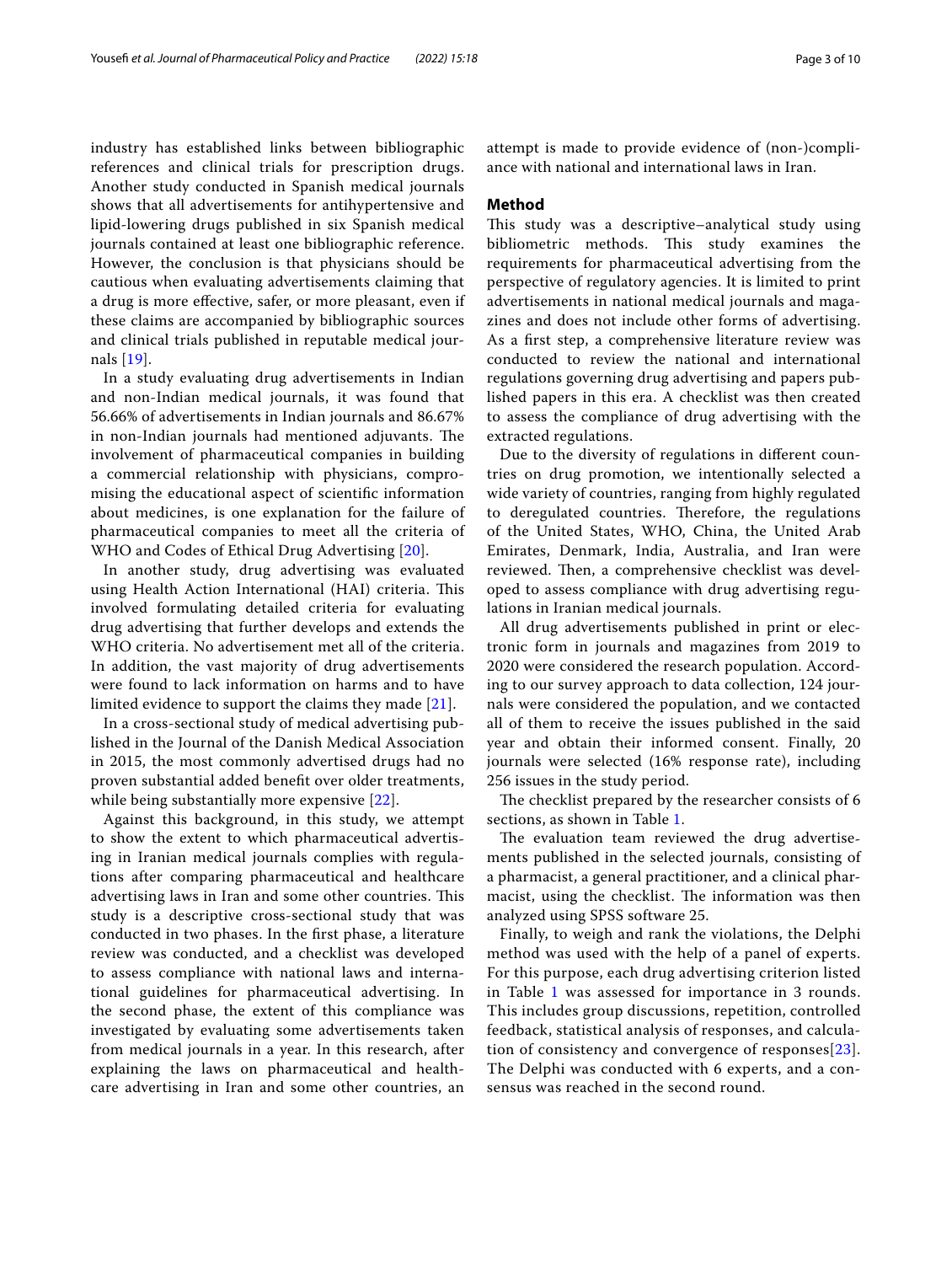|                                                                                    |                      | a) Demographic information:                                                             |                    |                                                                       |                      |         |
|------------------------------------------------------------------------------------|----------------------|-----------------------------------------------------------------------------------------|--------------------|-----------------------------------------------------------------------|----------------------|---------|
| Journal Name:                                                                      |                      | Issue:                                                                                  |                    | Year of Publication:                                                  |                      |         |
| Drug group:                                                                        |                      | Drug name:                                                                              |                    |                                                                       |                      |         |
|                                                                                    |                      | b) General criteria: Yes or No questions                                                |                    |                                                                       |                      |         |
|                                                                                    |                      | 1- Is the public name mentioned?                                                        |                    |                                                                       |                      |         |
|                                                                                    |                      | 2- Is the brand name mentioned?                                                         |                    |                                                                       |                      |         |
|                                                                                    |                      | 3- Are therapeutic uses mentioned?                                                      |                    |                                                                       |                      |         |
|                                                                                    |                      | 4- Are active ingredients of the drug mentioned?                                        |                    |                                                                       |                      |         |
|                                                                                    |                      | 5- Are effects and side effects mentioned?                                              |                    |                                                                       |                      |         |
|                                                                                    |                      | 6- Is the dose or regimen mentioned?                                                    |                    |                                                                       |                      |         |
|                                                                                    |                      | 7- Are the main interactions mentioned?                                                 |                    |                                                                       |                      |         |
|                                                                                    |                      | 8- Are precautions and contraindications mentioned?<br>9- Is a brief instruction given? |                    |                                                                       |                      |         |
|                                                                                    |                      | 10- Are scientific references cited?                                                    |                    |                                                                       |                      |         |
|                                                                                    |                      |                                                                                         |                    | 11- Is the address of the manufacturer or importer given?             |                      |         |
|                                                                                    |                      | c) Scientific validity and authenticity:                                                |                    |                                                                       |                      |         |
|                                                                                    |                      | 1) Is the claim of therapeutic effects true?                                            |                    |                                                                       |                      |         |
|                                                                                    | Authentic            | exaggerated                                                                             | controversial      | misleading                                                            |                      | Invalid |
|                                                                                    |                      |                                                                                         |                    | 2) What is the validity and accuracy of the clinical results?         |                      |         |
|                                                                                    | Authentic            | exaggerated                                                                             | controversial      | misleading                                                            |                      | Invalid |
|                                                                                    | d) Visual aspects:   |                                                                                         |                    |                                                                       |                      |         |
|                                                                                    |                      |                                                                                         |                    | 1) Are the generic name and brand name in the same font and shape?    |                      |         |
|                                                                                    | Perfectly the same   |                                                                                         | slightly different |                                                                       | completely different |         |
|                                                                                    |                      |                                                                                         |                    | 2) Are emotional expressions used in the advertisement?               |                      |         |
| Yes                                                                                |                      | N٥                                                                                      |                    |                                                                       |                      |         |
|                                                                                    | e) References:       |                                                                                         |                    |                                                                       |                      |         |
|                                                                                    |                      |                                                                                         |                    |                                                                       |                      |         |
|                                                                                    |                      | 1) Are all resources fully accessible?                                                  |                    |                                                                       |                      |         |
|                                                                                    | Completely           |                                                                                         | somewhat           | inaccessible                                                          |                      |         |
|                                                                                    |                      | 2) Are all sources from valid, peer-reviewed journals?                                  |                    |                                                                       |                      |         |
| All                                                                                |                      | the big part                                                                            |                    | the little part                                                       | very little          |         |
| f)                                                                                 | Pictures and shapes: |                                                                                         |                    |                                                                       |                      |         |
| 1) Do images create a mythical or misleading link between disease and the product? |                      |                                                                                         |                    |                                                                       |                      |         |
| Yes                                                                                | To some extent<br>No |                                                                                         |                    |                                                                       |                      |         |
|                                                                                    |                      |                                                                                         |                    | 2) Do the patient profiles in the images match the target population? |                      |         |
| Yes                                                                                |                      | To some extent                                                                          |                    | No                                                                    |                      |         |
|                                                                                    |                      |                                                                                         |                    |                                                                       |                      |         |

<span id="page-3-0"></span>**Table 1** Checklist developed to evaluate drug advertisements in Iranian medical journals

#### **Results**

## **Snapshot of the national and international regulations on pharmaceutical advertisements**

*WHO* The *WHO* standards for the basic requirements of drug advertising have become a basic model for drug advertising laws in many countries. In accordance with the ethical standards of the *WHO*, the following information must be included in drug advertising in magazines and medical journals: international standard names (INN) or generic

names of approved active ingredients, brand name, quantity of active ingredients in each dosage form, names of other known ingredients with possible side efects, approved therapeutic uses, therapeutic regimens, side efects, especially the main side efects of drugs, precautions, contraindications, warnings, the main interactions with food and drugs, name and address of the manufacturer or license holder, and appropriate citations from sci-entific sources<sup>[\[24](#page-9-23)]</sup>.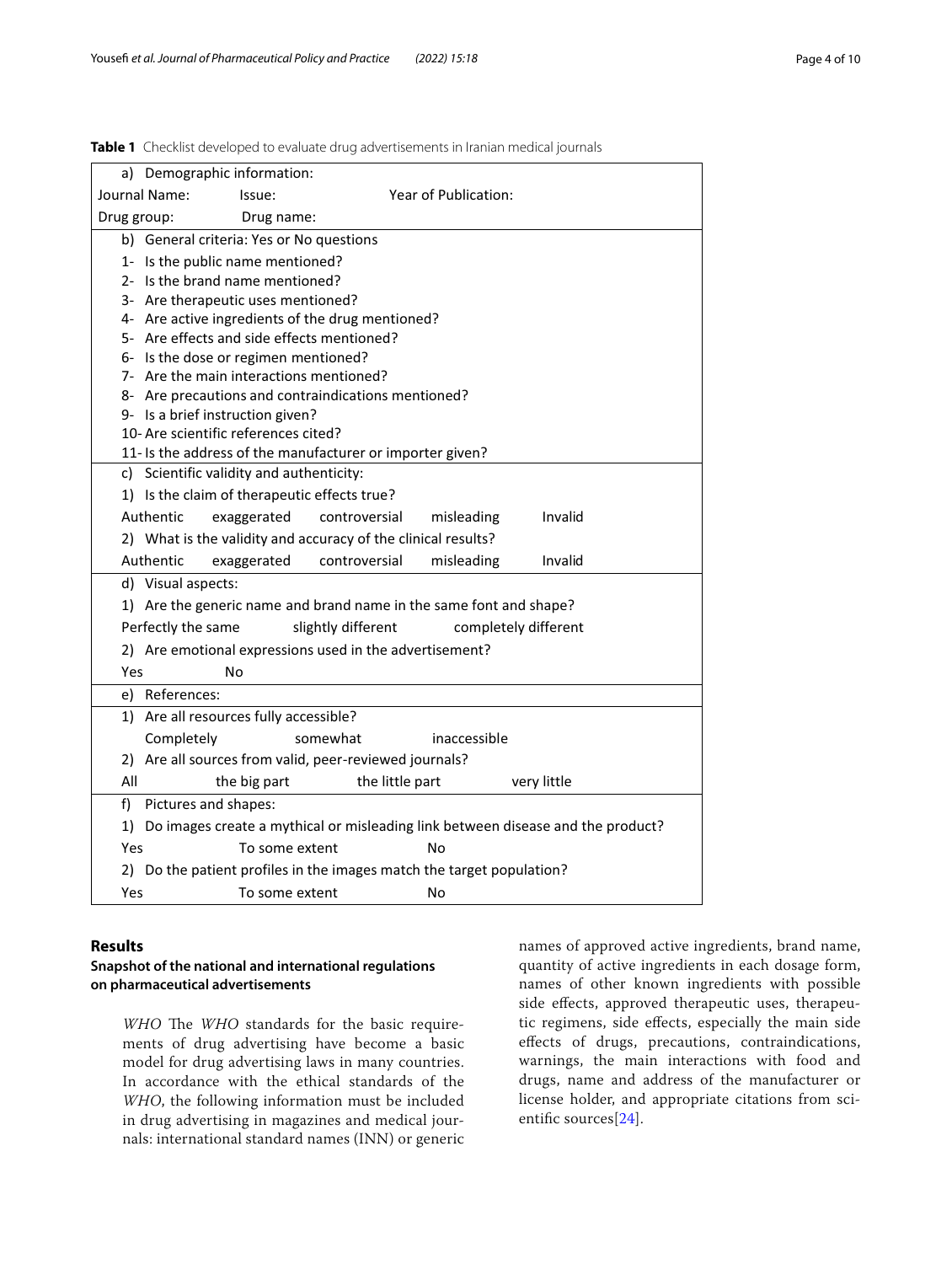USA The Federal Food and Drug Administration *(FDA)* and the *Controlled Drug and Substance Administration (CDSA)* have established a general framework for advertising pharmaceutical products, emphasizing that advertising must not be untrue, deceptive, or misleading as to quality, ingredients, or safety. In addition, all advertising must be based on its marketing authorization [\[25](#page-9-24)]. In addition, any type of advertising that directly or indirectly promotes the sale of drugs is prohibited. In the U.S., advertising must be reviewed and approved by regulatory agencies, and any advertising prior to approval is prohibited. In addition, the *FDA* imposes penalties of up to two years in prison or a fne of up to \$5 million for failure to comply with advertising regulations [\[26](#page-9-25)]. If contract manufacturing is involved, this should be refected in the advertisement. Other general requirements include the following rules: advertising must be accurate, complete, clearly designed, credible, and trustworthy; must mention the brand name and generic name of the drug; must emphasize the rational use of the drug; and must provide clear information to assess risk. While maintaining privacy, Internet advertising must meet all these standards. Since advertising is restricted to the general public, it must take necessary measures to prevent websites intended for healthcare professionals from accessing it [\[26](#page-9-25)].

*Australia* Pharmaceutical advertising in *Australia* must include the product brand, active ingredient names approved in *Australia*, supplier name and address, product information form (with information such as approved signs, contraindications, important clinical warnings, precautions for use, and side efects), and a statement that physicians must review the full product information before prescribing. Advertising over-the-counter drugs to the public is legal. But all related advertising published in newspapers, magazines, flms, on billboards, on posters, on radio, and on television must be approved in advance [\[17](#page-9-16)].

*Denmark* In *Denmark*, pharmaceutical advertising is defned as any dissemination of information, activities to promote the prescription, supply, and sale of pharmaceutical products, and all should follow ethical principles [\[27](#page-9-26)].

*China* The Chinese standards for pharmaceutical advertising state that certain information must be included in pharmaceutical advertising, regardless of whether the advertising is directed to the general public or healthcare professionals [\[28\]](#page-9-27). This information includes the advertising license number, the drug manufacturing license number, the common

name of the drug if it is a prescription product, the phrase "For pharmacists and pharmaceutical professionals only", and the phrase "Buy and use according to the instructions or under the guidance of a pharmacist". And if it is a non-prescription product, the advertisement must also include the name of the manufacturer or trading company of the drug and an OTC logo.

The advertising of all pharmaceutical products must be pre-approved by the government. In addition, it is prohibited to compare pharmaceutical products with other drugs in terms of efficacy and safety, even if there is evidence to support it. Defamation of other products is also prohibited. Pharmaceutical companies should not advertise unregistered or unlabeled products. It is forbidden to give information in advertising that scares professionals. According to the standards for drug advertising, advertising for prescription drugs is printable only in medical or pharmaceutical journals jointly determined by the Ministry of Health and the Food and Drug Administration and may not be advertised to the public. Advertising of OTC drugs to the general public, on the other hand, is permitted. Press releases about a new product without mentioning the name of a specifc pharmaceutical product or its manufacturer are permitted.

-*United Arab Emirates* Pharmaceutical advertising in the *United Arab Emirates* may be in written, photographic, printed, poster, or sales form or may come as product packaging of any type of media. Regardless of the form, the government must approve it prior to publication and must not violate morality, decency, *UAE* customs, or Islamic values and traditions. In addition, it must not be inaccurate, misleading, or distorting, nor should it prevent potential patients from being informed about the advertised drug's efficacy or potential side efects. Comparative advertising with another product is not permitted. The use of healthcare professionals for medical or drug advertising and advertising directed at children are not allowed [\[29\]](#page-9-28).

– *India* In *India*, pharmaceutical advertising includes any notice, circular, label, package, or other documents, as well as any notice produced or transmitted orally or by light, sound, or smoke. Since the purpose of promotional materials is to provide healthcare professionals with sufficient information for prescribing or use, at a minimum, the following information must be clearly and legibly stated and incorporated: the license number for the product, the name and address of the licensee or brand, the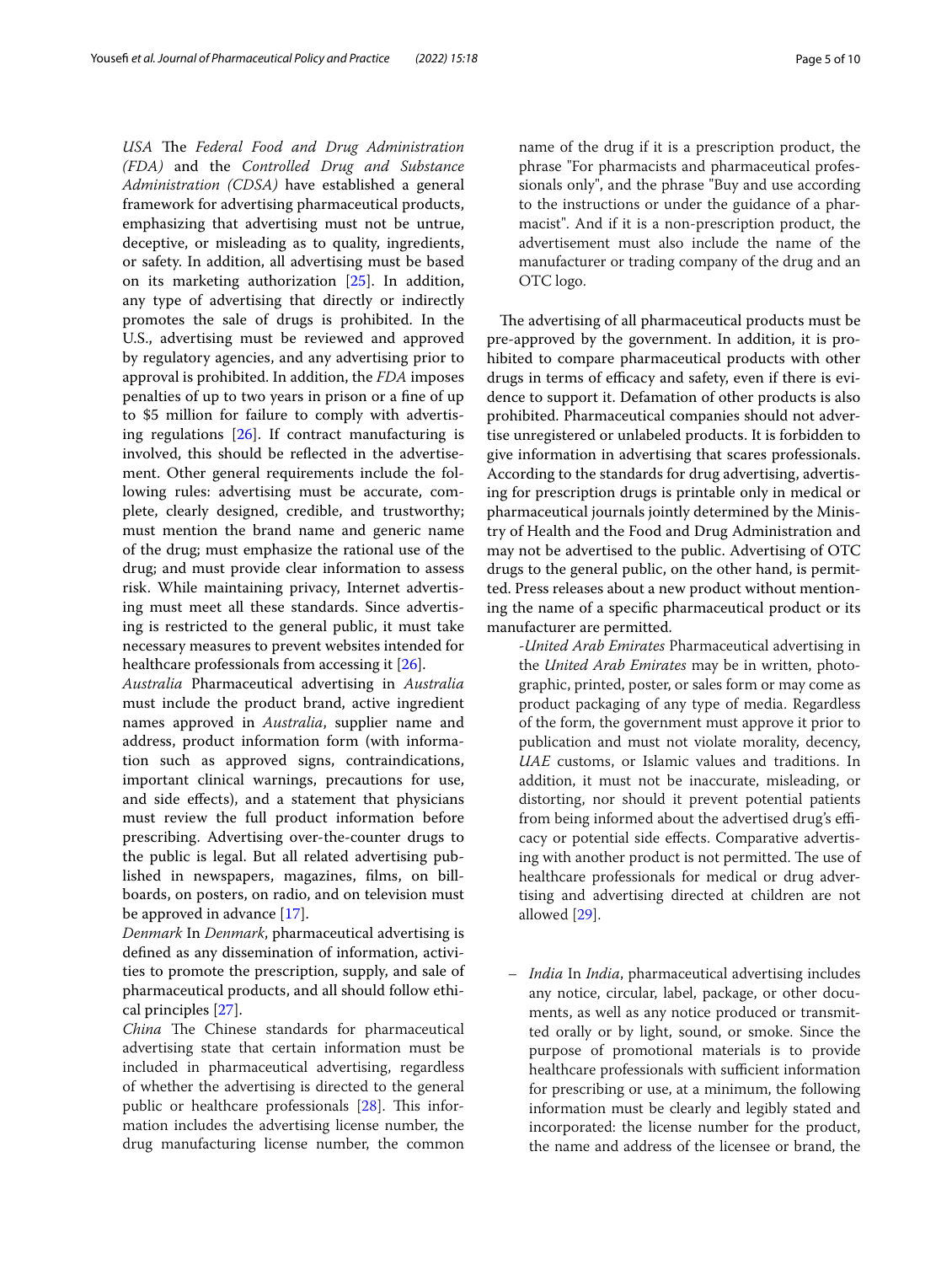address of the part of the company responsible for selling medicinal products on the market, the list of active ingredients, the recommended dose, the method of use, the route of administration, possible adverse reactions, warnings and precautions, and the date the information was prepared or last updated. A pharmaceutical company's merchandise must not infuence healthcare professionals, consider fnancial incentives, and use their name or photograph in promotional materials. The comparison of pharmaceutical products with other medicines must be real, fair, and demonstrable, and requires the prior consent of the benefciary companies. There are no specific restrictions on advertising over-the-counter medicines if the general standards are met [\[30\]](#page-9-29).

– *Iran* Pharmaceutical advertising in *Iran* must not contradict the logical, scientifc, and ethical criteria for prescribing medicines or override the independence of the physician's opinion. The payment or offer of financial or non-financial support for the prescription, recommendation, purchase, and consumption of products is prohibited. Information must not be concealed and should always be based on scientifically sound documentation. The results must be fully and transparently mentioned when the drug is introduced by citing scientifc sources after obtaining legal approvals. The introduction and marketing of medicines are limited to the medicines in the "List of Iranian Medicines". Direct introduction of medicines to the public, including through mass media, is prohibited. The introduction of medicines is allowed only by pharmaceutical companies licensed by the *Ministry of Health and Medical Education (MoHME)* or an organization of the medical system. It is allowed to announce legally acquired licenses from the relevant official drug authorities. Nevertheless, the propagandistic use of the logo of the Ministry of Health and Medical Education and the *Iran Food and Drug Administration (IFDA)* in the launch is prohibited. Pharmaceutical companies manufacturing or importing drugs are not allowed to introduce their drugs until they obtain a manufacturing or import license from the *IFDA*. Full details of the pharmaceutical company and the manufacturer or importer, including name, address, telephone number, and email address, must be provided in all matters relating to the introduction of medicines. If the drug license specifes special conditions for the prescription or consumption of drugs, this must be mentioned in the introduction. Any activities to set prices to encourage prescription or purchase of

medicines are prohibited. Drug advertising in the media is allowed only in medical journals and on websites specifcally aimed at the medical audience, or this type of activity is mentioned in the license. Introduction of the drug through the presentation of drug samples, brochures, and catalogs, participation in conferences and personal meetings, lectures, sending information by mail or email is allowed only for the medical audience in compliance with the rules. Information about the stock of a particular drug, mentioning only the name of the drug and the place of delivery of the drug, is allowed only after obtaining permission from the *IFDA*.

Advertising is defned by the Ministry of Culture and Islamic Guidance as the publication of any type of advertisement through public and private media, audio and video channels such as radio, television, satellite networks, press, cinema, Internet, intranets, corporate audio-visual networks, billboards, exhibitions, and printed materials such as catalog sheets, brochures, manuals, packaging, stickers, business cards, slides, banking information, and the like to introduce materials, goods, and services covered by this regulation. Advertising is allowed only for the relevant persons or institutions that have obtained a license from the *MoHME* and other relevant authorities to establish, collect, manufacture, import, and distribute the product. Advertising of medicines and therapeutic properties approved by the *MoHME* is allowed only for holders of medical professions and related institutions. Advertising of medicines is prohibited, as is the mention of curative properties in advertising food, beverages, and cosmetics in public media. If special conditions are specifed in the manufacturing or import license for these materials, this must be mentioned in the advertising.

Table [2](#page-6-0) summarizes the main components of advertising regulations in some countries.

#### **Empirical study of regulatory compliance**

We reviewed the criteria of *WHO* regarding pharmaceutical advertising in 20 journals and 256 ads (Table [3\)](#page-6-1). Guideline compliance was investigated in three diferent groups of pharmaceutical products: medicines, supplements and herbals. Product brand name rated as the most adapted criteria by Iranian medical journals and magazines in all groups of products. Almost all herbal and supplements, and most of medicines advertisements had instruction to use. However, main contraindications, precautions and providing the scientifc references were among the most frequently ignored criteria in all groups of products.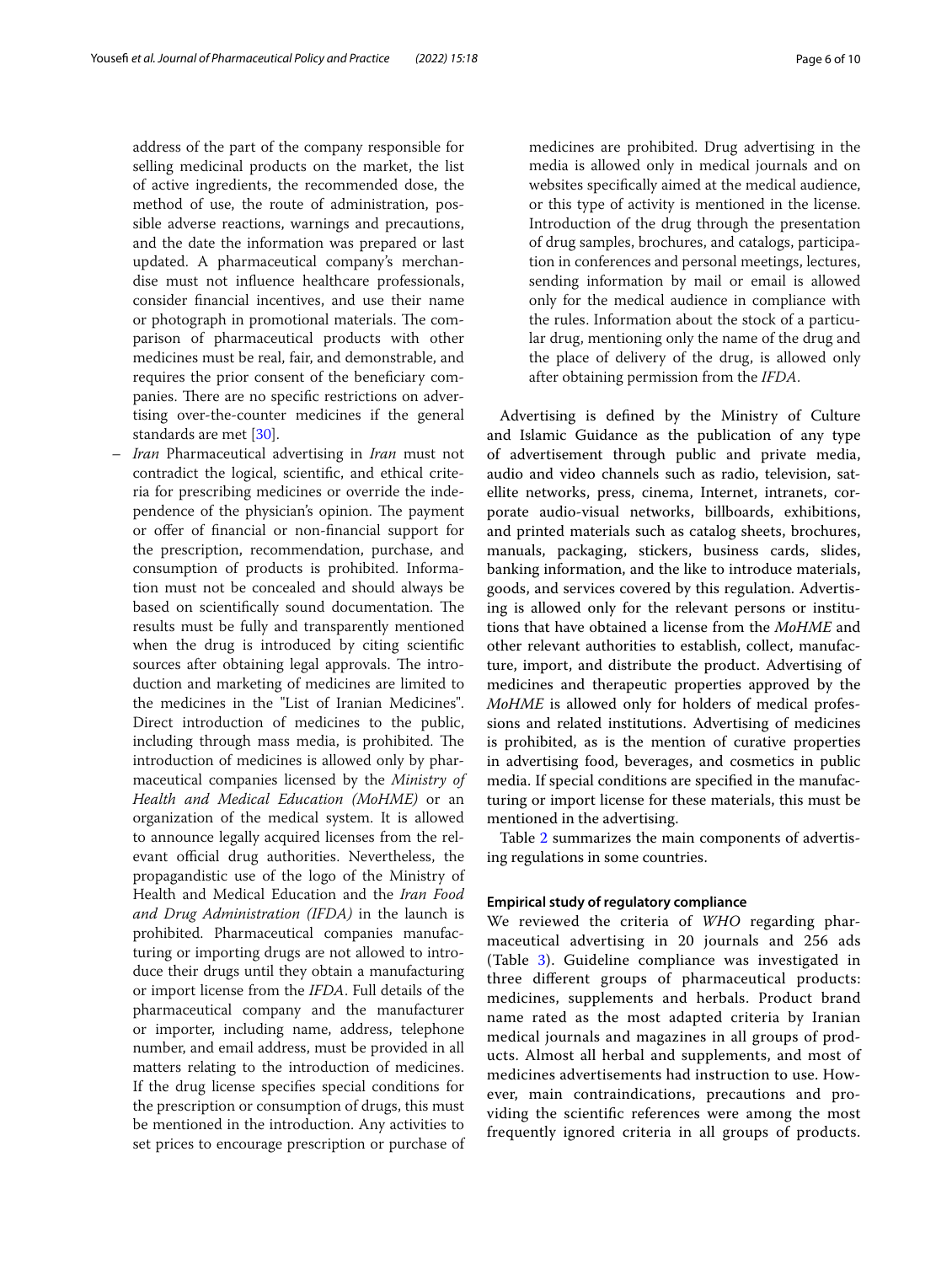<span id="page-6-0"></span>**Table 2** Comparison of the most important rules for pharmaceutical advertising in the selected countries

| <b>Constitutions</b>                                                  | Iran   | Australia | India  | <b>Denmark</b> | China | <b>FDA/USA</b> |
|-----------------------------------------------------------------------|--------|-----------|--------|----------------|-------|----------------|
| Necessity of inserting a specific drug name                           | $*$    | $*$       | $*$    | ¥              | $*$   | $*$            |
| Necessity of inserting a generic drug name                            | $\ast$ | $\ast$    | $\ast$ | $*$            | $*$   | ¥              |
| The need to obtain a license or permit to advertise drugs             |        | $\ast$    | $\ast$ |                |       |                |
| Prohibition of direct advertising to consumers                        |        |           |        |                |       |                |
| Need to include the name of the drug manufacturer or importer         |        | $\ast$    |        |                |       |                |
| Prohibition of advertising drugs in popular magazines and periodicals | $\ast$ |           |        |                | ÷.    |                |
| Prohibition of the use of the logos of regulatory authorities         |        |           |        |                |       |                |
| Prohibition of financial or non-financial rewards or incentives       |        |           |        |                |       |                |
| Prohibition of plagiarism                                             |        |           |        | ⋇              |       |                |
| Prohibition of providing misleading information                       |        |           |        |                |       |                |
| Requirement of transparency and reliability of information            |        |           |        |                |       |                |
| Need to mention precautions and contraindications                     |        |           | $*$    |                |       |                |
| Need to mention side effects                                          |        |           | $*$    |                |       |                |
| Inclusion of a list of active ingredients                             |        |           | $*$    | ¥              |       |                |
| Prohibition of comparative advertising                                |        |           | $*$    |                |       |                |
| Prohibition of advertising for an unregistered product                |        |           |        |                |       |                |
| Respect for values and traditions                                     |        |           |        |                |       |                |
| Prohibition of targeting children                                     |        |           |        |                |       |                |
| Prohibition of direct or indirect undermining of competing products   |        |           |        |                | $*$   |                |

<span id="page-6-1"></span>**Table 3** Compliance with WHO criteria for pharmaceutical advertising among Iranian medical journals (total count=256)

| Criteria                                  | <b>Medicines</b><br>$(N=107)$ | <b>Supplements</b><br>$(N = 98)$ | Herbal drugs<br>$(N = 51)$ |
|-------------------------------------------|-------------------------------|----------------------------------|----------------------------|
| Generic name                              | 74%                           | 50%                              | 0%                         |
| Brand name                                | 100%                          | 97%                              | 100%                       |
| Indications                               | 48%                           | 45%                              | 50%                        |
| Active ingredients                        | 2%                            | 23%                              | 48%                        |
| Side effects                              | 3%                            | $0\%$                            | 48%                        |
| Dose or diet                              | 19%                           | 12%                              | 37%                        |
| Main contraindications                    | 1%                            | $0\%$                            | 1%                         |
| Use precautions                           | $0\%$                         | 29%                              | $0\%$                      |
| Instruction to use                        | 64%                           | 90%                              | 100%                       |
| Scientific references                     | 14%                           | 5%                               | $0\%$                      |
| Importer's or manufac-<br>turer's address | 69%                           | 65%                              | 92%                        |

Advertisements of herbal medicines completely lacked scientifc references and precautions; whereas, 14% of medicines advertisements provided scientifc references and 29% of supplement advertisements warned precautions. Only 3% of advertisements on medicines minded side efects, however, near half of herbal advertisements announced about side efects.

Then, the status of validity and scientific authenticity of advertisements content were evaluated. The experts' answers to the two main questions listed in Table [4](#page-6-2) <span id="page-6-2"></span>**Table 4** Compliance in terms of validity and scientific authenticity (total count=256)

|                                                                                       | Authentic<br>(%) | Exaggerated<br>(%) | Controversial<br>(%) | Misleading<br>(%) | Invalid<br>(%) |
|---------------------------------------------------------------------------------------|------------------|--------------------|----------------------|-------------------|----------------|
| The<br>accu-<br>racy<br>of the<br>claim<br>about<br>the<br>thera-<br>peutic<br>effect | 26               | 25                 | 20                   | 11                | 5              |
| The<br>accu-<br>racy<br>of the<br>scien-<br>tific<br>clinical<br>results              | 33               | 29                 | 25                   | 14                | 7              |

show the level of the criteria authenticity, exaggeration, controversy, misleading, and invalid information. These criteria were defned to the experts as follows:

Authentic When the claim made in the ad is agreed upon by the majority of researchers and used in practice, and its indication and clinical results are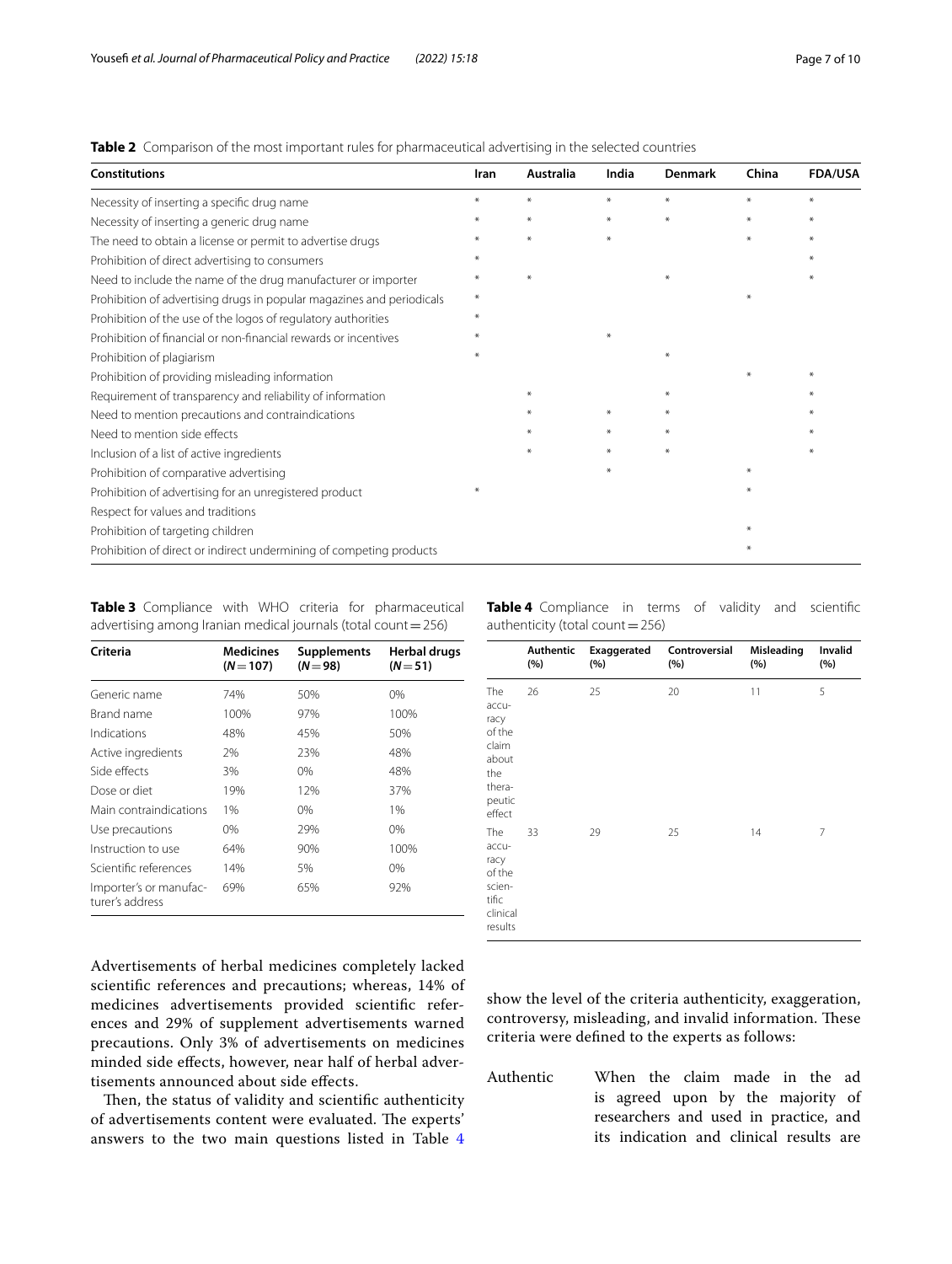confrmed.

- Exaggerated The claim made in the ad is agreed upon by the majority of scholars, but in practice it is used sparingly and its clinical results are not confrmed.
- Controversial The claim made in the ad has been agreed upon by a handful of scholars, but in practice it has not been used and there are doubts about its clinical results.
- Misleading The claim made in the ad was not agreed upon by the majority of scholars in practice, was not used, and clinical results not confrmed.

Invalid When no credible research has been done on the claim made in the ad.

After that, a visual evaluation of the misleading images was performed using the four main criteria listed in Table [5](#page-7-0).

Finally, the accessibility of the references and their validity were evaluated, as shown in Table [6](#page-7-1). The experts were asked to rank the validity of references as follows:

The big part If 50% and more of the references were

| valid.                                              |
|-----------------------------------------------------|
| The little part If less than 50% to 20% were valid. |
| Very little If less than 20 percents of references  |
| were valid.                                         |

## **Discussion**

There are various laws and regulations governing drug advertising at the regional, national, and state levels. In addition, some countries have general trade laws for businesses that also afect drug advertising. For example, anti-bribery and anti-corruption laws have a signifcant impact on pharmaceutical companies' interactions with healthcare professionals worldwide. The purpose of these laws and regulations is to prevent improper pharmaceutical marketing activities through executive action.

Drug promotion rules and regulations fall into three general categories: (I) rules and regulations on the basic requirements for pharmaceutical advertising, such as the essential information that must be included in advertising; (II) rules and regulations on product claims, including the efectiveness of the product; and (III) rules and regulations on the interaction and communication of pharmaceutical companies with healthcare professionals and caregivers [[31\]](#page-9-30).

Although many countries have laws and regulations on the information that must be included in pharmaceutical

#### <span id="page-7-0"></span>**Table 5** Status of text and form (total count $=$  256)

| Percentage of compliance                                                       |     | Perfectly the same |     | <b>Slightly different</b> | <b>Completely different</b> |  |
|--------------------------------------------------------------------------------|-----|--------------------|-----|---------------------------|-----------------------------|--|
| The same generic name and brand font and shape                                 | 21% |                    | 54% | 25%                       |                             |  |
|                                                                                |     | Yes $(\% )$        |     | To some extent (%)        | No (%)                      |  |
| Demonstrating a mythical or misleading link between a disease and a<br>product |     | 57                 | 27  |                           | 16                          |  |
| If the patient profiles match the target population                            |     |                    | 8   |                           | 85                          |  |
|                                                                                |     |                    | Yes |                           | No                          |  |
| Presence of emotional expressions in advertising                               |     |                    | 32% |                           | 68%                         |  |

#### <span id="page-7-1"></span>**Table 6** Valid references (total count = 256)

| Percentage of compliance | Completely |              | Somewhat        | <b>Unrecoverable</b> |  |
|--------------------------|------------|--------------|-----------------|----------------------|--|
| Accessibility            | ' 1%       |              | 8%              |                      |  |
|                          | All        | The big part | The little part | <b>Very little</b>   |  |
| Validity                 | 2%         | 3%           | 41%             | 54%                  |  |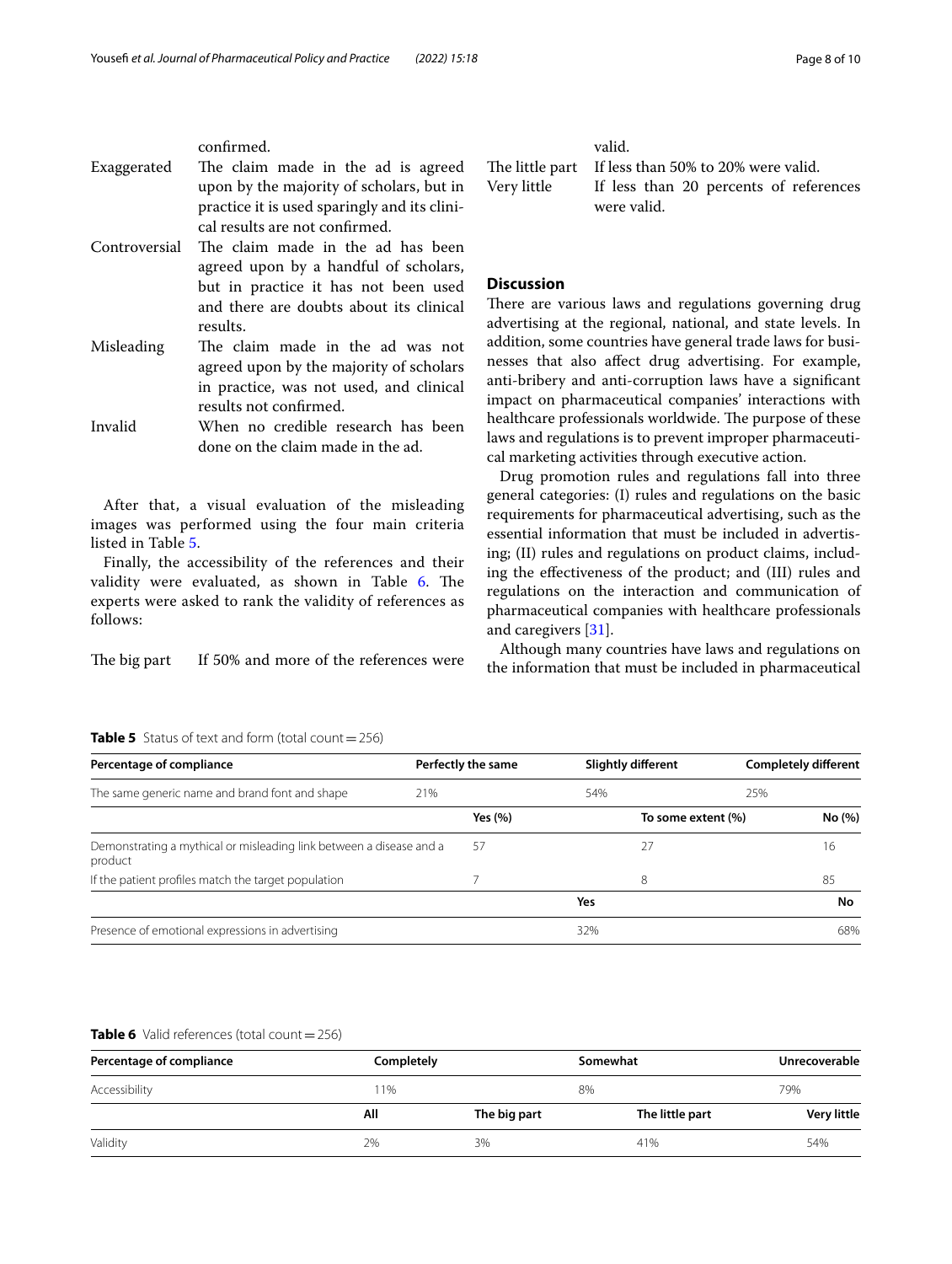advertising, the quality and extent of the information vary.

This study shows that in Iran, the trade name of the drug (99.53%), generic name (64.19%), order of consumption (71.96%), and address of the manufacturer or importer (71.03%) are among the disclosures that account for the highest percentage in domestic drug advertisements. Next come the indication of the drug (46.73%), the regimen (43.23%), scientifc references (11.21%), side efects (3.10%), drug interaction (0.83%), and precautions and contraindications (0.47%). In other words, side efects, drug interactions, precautions, and contraindications are found in less than 5% of domestic drug advertisements.

In practice, these elements are often lost even in drug advertising in industrialized countries. A systematic review of the quality of drug advertising in medical journals examined 24 studies of advertising in 26 countries. The results of this meta-analysis indicated that while most advertisements included the brand name and generic name of the product, other information needed for rational prescribing, such as contraindications, interactions, side efects, warnings, and precautions, was usually missing  $[32]$  $[32]$ . It is important to note that this important information is required by the International Federation of Pharmaceutical Manufacturers & Associations (IFPMA) and the European Federation of Pharmaceutical Industries and Associations (EFPIA) [\[33](#page-9-32)]. A 2001 study in Russia showed that only 45% of drug advertisements met the criteria and laws for drug advertising [\[18](#page-9-17)]. Results for the United Republic of Tanzania (40%) and Italy (34%) also show little compliance [\[34](#page-9-33)].

Similarly, in the USA (2008), nearly half of the drug advertisements published in U.S. medical journals did not adhere to at least one of the FDA regulations. In addition, drug advertisements do not adequately convey the initial information needed by physicians for safe prescribing. Most do not mention serious risks, and almost half of them do not cite verifable scientifc references [\[26](#page-9-25)]. Less than 50% of advertisements in Zimbabwe include information about side efects, warnings, precautions, or interactions with other medications [[35\]](#page-9-34). Similarly, in Nepal, two-thirds of advertisements mentioned the side efects of drugs for physicians, as did precautions, contraindications, or warnings [[36](#page-9-35)]. Similarly, only half of most of the 200 cases of drug advertising in 2014 met the criteria of the WHO for rational drug advertising [\[37\]](#page-9-36).

In addition, the claims in any advertisement must be true and not misleading. This means that medical facts must not be omitted or half-heartedly stated. The claims must provide balanced scientifc evidence, and they simply must not provide half the picture. The present study showed that the claims made in Iranian drug

advertisements were 29.10% accurate, 27.67% exaggerated, 23.10% controversial, 12.62% misleading, and 6.8% invalid.

A comparative study of advertisements in medical journals in Australia, Malaysia, and the United States showed that most of the claims were vague, low quality, and less than one-third of them were considered authentic [\[38](#page-9-37)]. In Germany, in 2004, 94% of claims in physician brochures were not supported by scientifc evidence, and no scientific reference had been mentioned in 15% [\[39](#page-9-38)]. The situation in low- and middle-income countries is even more worrying than in high-income countries. A 2006 study in Bangladesh found that 34% of the information in 116 brochures for family physicians was misleading [\[40](#page-9-39)].

#### **Conclusion**

This study showed that most medical advertisements in Iranian journals and magazines comply with national laws and regulations. This means that it is imperative in Iran to update the existing rules and regulations for pharmaceutical advertising according to international guidelines.

Although we found that the compliance of printed drug advertising in Iran with national regulations is approximately high, there is still a long way to achieve full compliance. Therefore, monitoring processes should be improved to avoid misleading claims and their likely health consequences, and clear sanctions should be imposed for non-compliance. More careful monitoring of the content of advertising and the accuracy of claims is also needed.

#### **Abbreviations**

CAGR: Compound annual growth rate; WHO: World Health Organization; DTC: Direct-to-consumer advertising; OTC: Over-the-counter; FDA: Food and Drug Administration; HAI: Health Action International; INN: International Standard Names; CDSA: Controlled Drug and Substance Administration; MoHME: Ministry of Health and Medical Education; IFDA: Iran Food and Drug Administration; IFPMA: International Federation of Pharmaceutical Manufacturers and Associations; EFPIA: European Federation of Pharmaceutical Industries and Associations.

#### **Acknowledgements**

Not applicable.

#### **Authors' contributions**

NY proposed the idea of the study, contributed to study design, supervised data analysis and reviewed the draft. ZS contributed to study design, assisted review of regulations and data analysis and reviewed the draft. FCH assisted data gathering and drafted the manuscript. TM reviewed the national and international regulations, contributed data gathering and analysis the data. FZ contributed to study design, supervised data gathering, and reviewed the draft. All authors have read and approved the fnal version of manuscript.

#### **Funding**

This study was a PharmD dissertation and did not receive any grant from any public, commercial, or not-for-proft organizations.